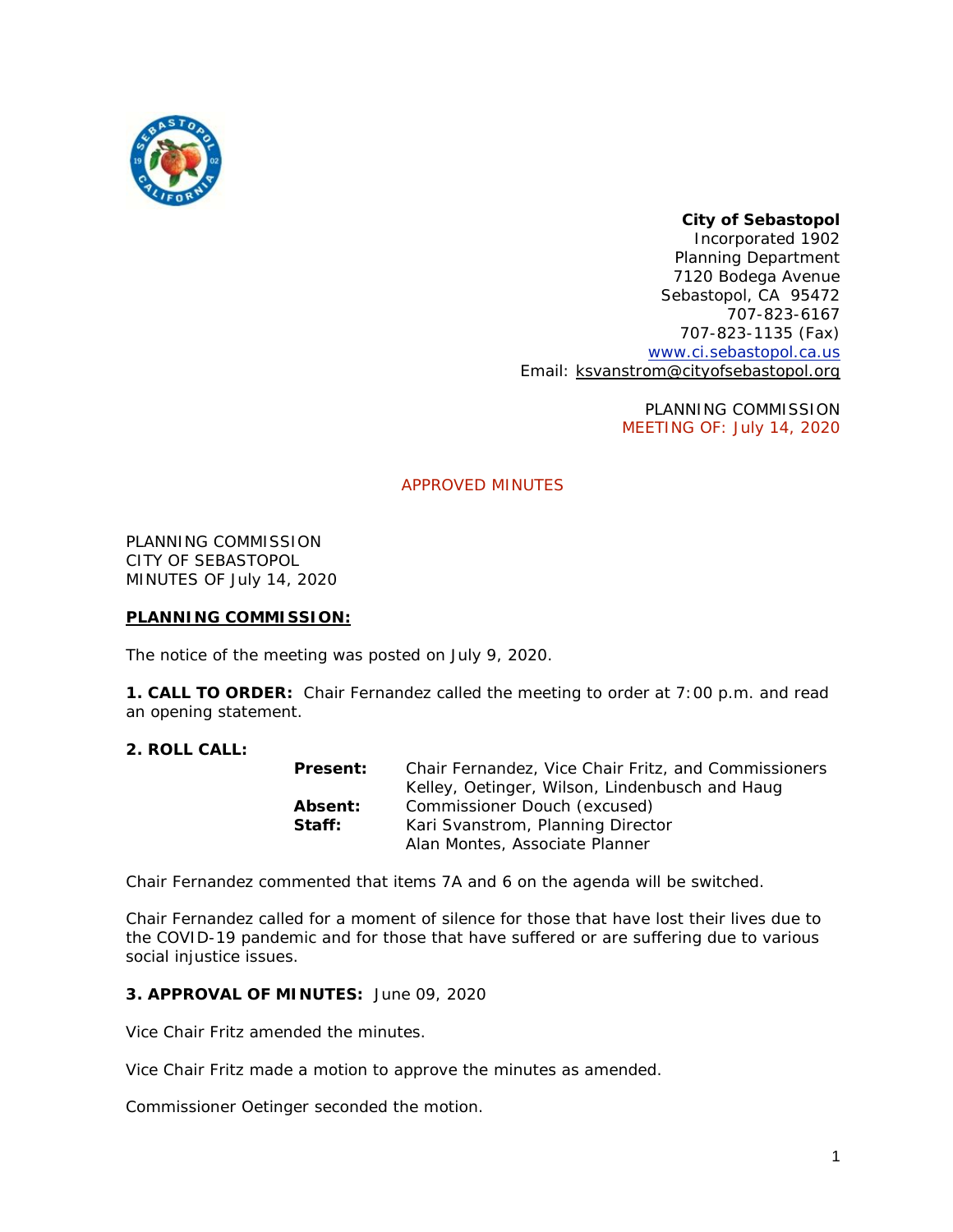The Commission voted on the motion as follows:

- AYES: Chair Fernandez, Vice Chair Fritz, and Commissioners Oetinger, Kelley, Lindenbusch, and Haug
- NOES: None
- ABSTAIN: Commissioner Wilson
- ABSENT: Commissioner Douch

# **4. COMMENTS FROM THE PUBLIC ON ITEMS NOT ON AGENDA:**

Laura Dalzell commented:

- Grew up in Sebastopol.
- Has been living in San Francisco for the past 4  $\frac{1}{2}$  years.
- Noticed that there is nothing on the agenda in Sebastopol about addressing police brutality and racial profiling.
- This is a very pertinent topic.
- There have been issues around these matters in Sebastopol and Sonoma County as a whole.
- Wants to make sure that Sebastopol is looking at its relationship to this.
- San Francisco is partially defunding the Police and reallocating those funds to having mental health professionals who can intervene unarmed into situations and deescalate matters.
- Hopes Sebastopol can follow suit in some way.
- Works as a teacher in San Francisco.
- Hopes to eventually move back to Sebastopol.
- Sebastopol has become so unaffordable that she feels like she may not be able to afford to move back.
- Interested in knowing what Sebastopol is doing to provide lower income housing.
- It is important that Sebastopol be at least somewhat diverse.
- Has noticed, especially since she moved away, that there is no diversity and no low-income housing.
- Thanked the Commission for their time.

Chair Fernandez responded:

- The City Council has been working to address police brutality and racial profiling.
- The Planning Commission has looked at ways to address the lack of affordable housing and will continue to do so.

Hearing nothing further, Chair Fernandez closed the public comment period.

# **5. STATEMENTS OF CONFLICTS OF INTEREST:** There were none.

### **7. REGULAR AGENDA:**

**A. IVES PARK PATHWAY PERLIMINARY DESIGN –** This item will include a presentation by the Landscape Architecture Firm, RHAA, of the preliminary design for the replacement of the main east-west pathway through Ives Park for Planning Commission review and discussion.

Director Svanstrom provided a summary of the staff report.

Chair Fernandez asked for questions of Director Svanstrom.

There were none.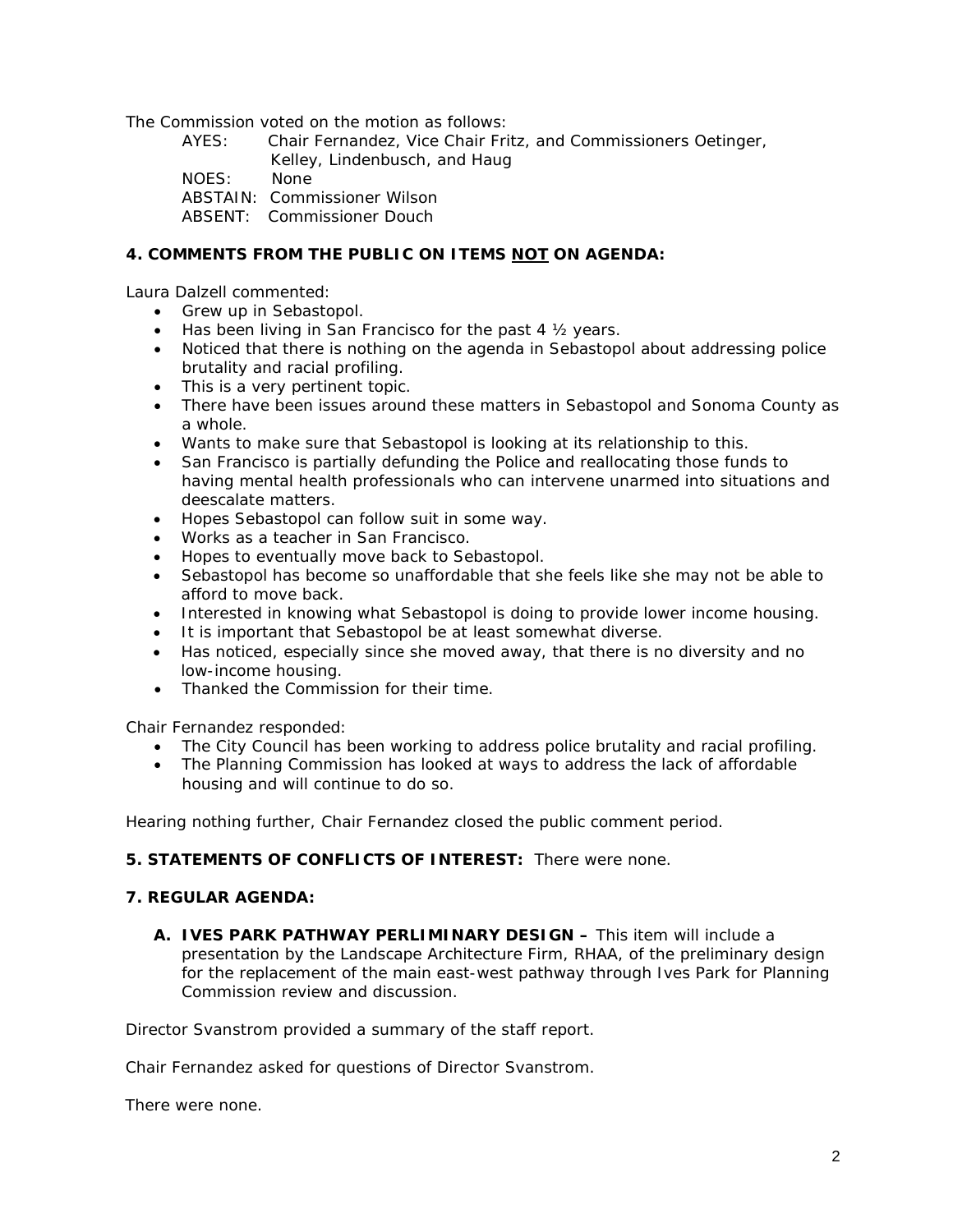Chair Fernandez invited the consultant to present on this item.

Chelsea Andersson and Doug Nelson, RHAA, presented.

The Commission asked questions of Ms. Andersson and Mr. Nelson.

Comments from the Commission included:

Chair Fernandez commented that he would like something other than asphalt, if possible, although he understood that cost may be an issue.

Vice Chair Fritz referred to the triangular carve out near the pool building and commented:

- Likes removal of the asphalt and opening things up around the tree.
- Concerned over a defacto path being made from the east side of the pool going around to the north side of the pool.
- The consultant mentioned that there is no additional landscaping planned at this time.
- A future consideration could be to place a significant hedge or a small retaining wall or seat wall to discourage people from cutting through the area.
- The Master Plan shows a path in this location.
- This will be a natural desire line.

Mr. Nelson responded that they could look at that and noted that if it is a minor path that would not need vehicles on it, something other than asphalt could be used.

Commissioner Kelley commented that she likes what she sees.

Commissioner Wilson commented:

- Likes reducing the amount of asphalt.
- Asked a clarifying question about the options for the High Street entrance.

Commissioner Oetinger commented:

- Regarding the pathway at High Street, she expressed a concern as there is a tendency to cut the corner as people are entering in from either direction.
- If the path is not wide enough, there may be issues with maintenance there unless there is landscaping that would prevent people from cutting diagonally into the park.
- The half circle plan solves that problem a little bit.
- Asked a clarifying question about the area at the northeast corner of the pool.
- Referred to 'Site Enlargement 3' and asked for the width of the pathway as it looks narrower than the one at the entrance.

Ms. Andersson responded that the minimum path width is 5' and apologized for not having labeled the exact width on the plan.

Commissioner Oetinger thanked Ms. Andersson for the response and commented that 5' should be sufficient for people to pass through single-file in two different directions.

Commissioner Lindenbusch commented:

- Did not see plans for lights to accompany the new pathway.
- Lighting and security are something that comes up a lot when hearing from residents.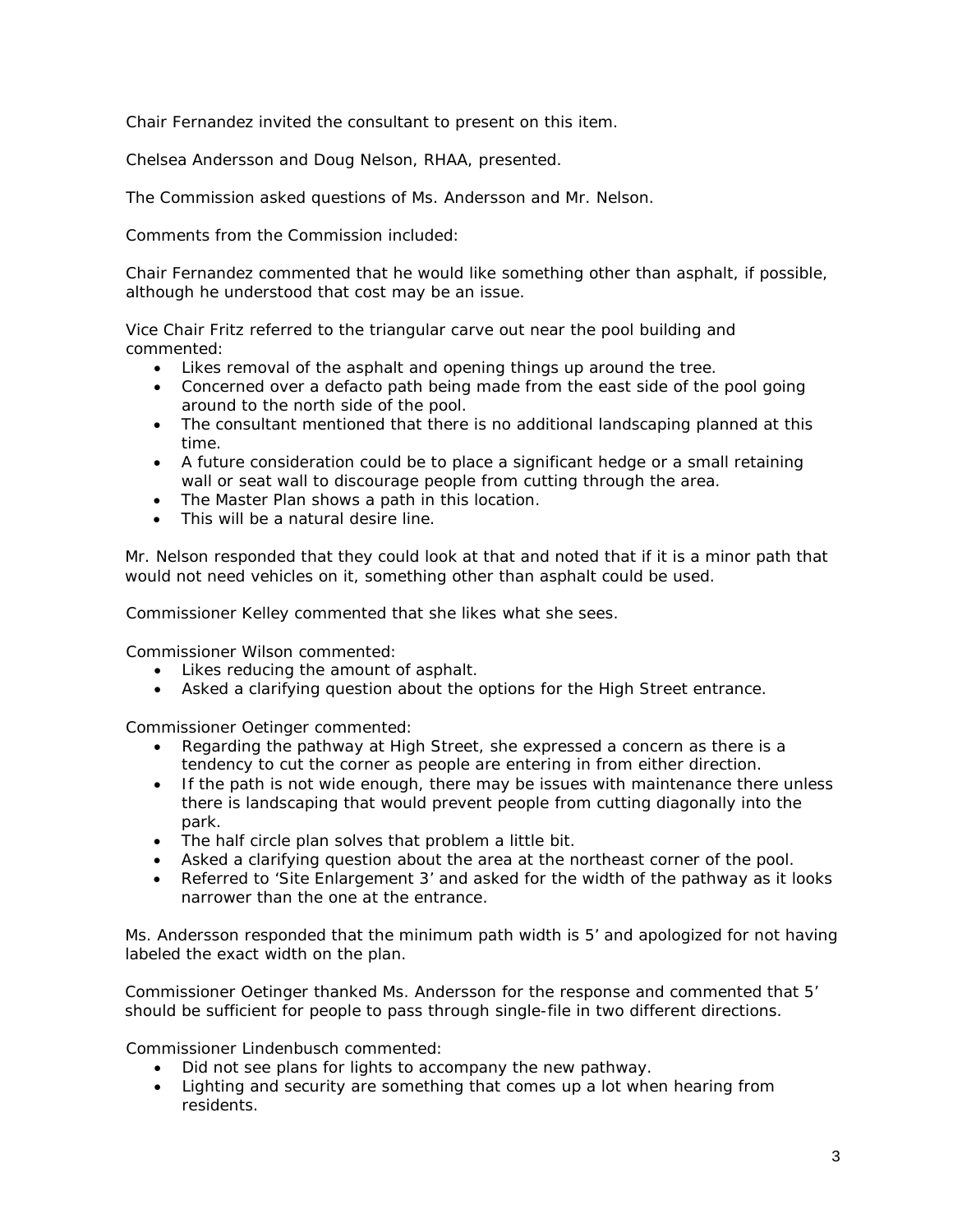- Has heard a lot of people talking about not walking through Ives Park late at night because it is dim.
- Lights will be especially important as we move towards creek naturalization for safety.
- Would like to see more photographs as soon as possible as we move forward with this.
- It can be hard to say what should be prioritized.
- We are getting ready for a bit of budget crunch.
- We are not going to be able to realize everything in the Master Plan right away.
- Having a clear understanding of where the most pressing safety concerns are will help them to know where they need to be focusing their attention and resources.
- It is good to be thinking about the broader issue of connectivity, especially as we are looking at what aspects of the Master Plan might be implemented.
- Referred to improvement #25 (converting the turning lane into park land) and commented that the pathway not connecting at the southwest corner, which is not currently park land, should be a definite consideration.
- We need to think of connectivity in a broader sense in how Ives Park connects to the rest of town.
- Does not know if we should be putting all of our energy into creek naturalization and that pathway being the grand entrance, if that is what we are going to be looking for, when the Joe Rodota trail more naturally spills out at Willow Street.
- The area at Willow Street may be a more pressing area in terms of safety, given the condition of Willow Street on that last block before it hits the western portion of 116.
- Welcomes responses to the issues he raised.
- Appreciates the report.

Ms. Andersson responded that lighting is not part of their scope.

Director Svanstrom responded:

- Generally, our parks are intended for dawn to dusk usage.
- Spoke on existing electrical conduits in the area near the proposed sculpture garden that the Superintendent of Public Works wants to be maintained so future lighting could occur.
- Believes this is being designed with some chases that go across the pathway that could accommodate future irrigation and/or electric.

Ms. Andersson responded that it would not be a problem for them add chases to accommodate irrigation and/or electric and commented that they could coordinate with the Superintendent of Public Works about that.

Director Svanstrom continued:

- Mounting to the Ives Pool building would be an easier way to get electric for that area.
- It is good to think about how we may be able to integrate lighting into the park in the future.

Commissioner Haug commented:

- Asked if a border would be placed when the asphalt is laid to make it look more like a formal pathway.
- Currently, the asphalt spills over like a blob.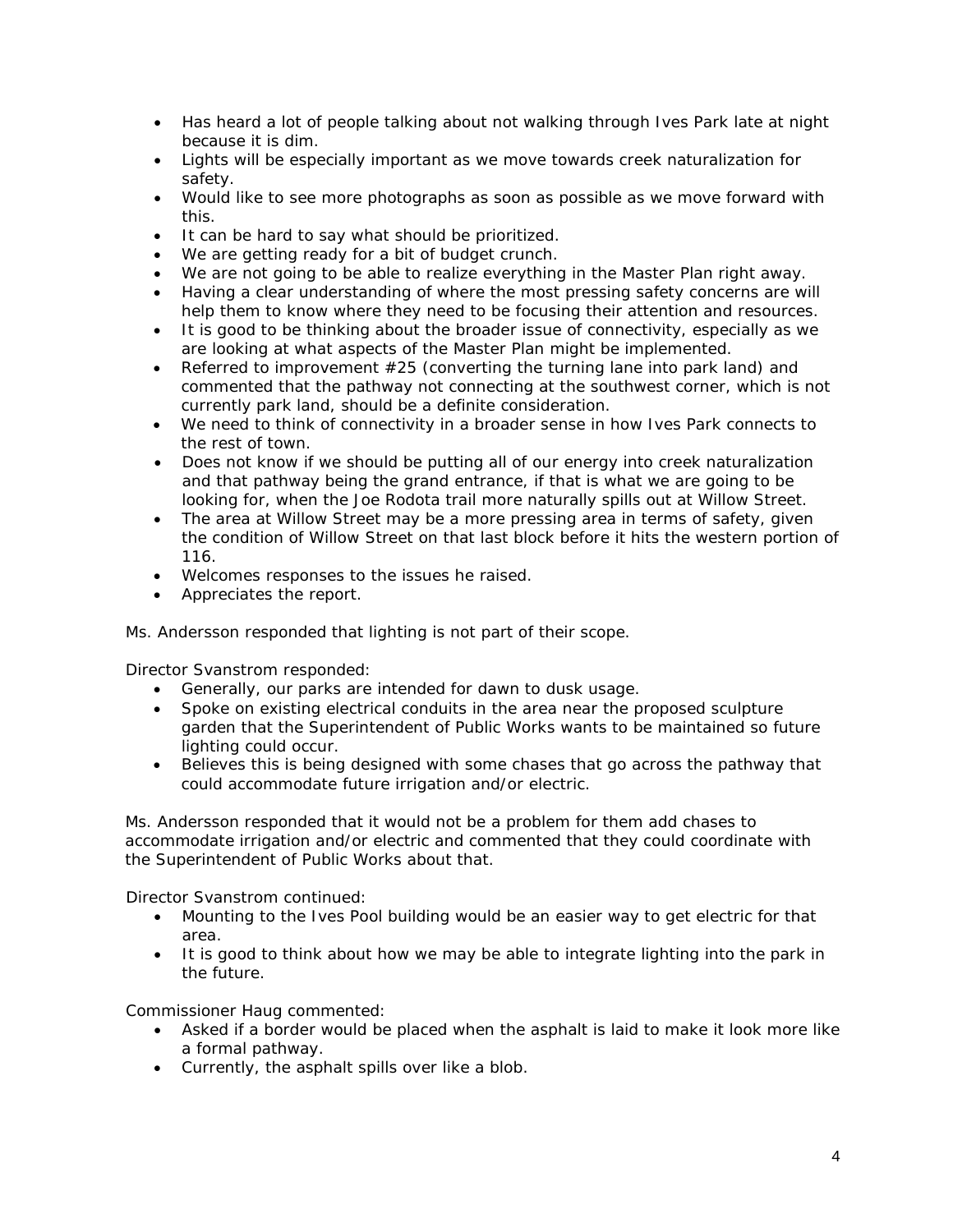Ms. Andersson responded that their approach would be to have something more refined although that may come down to cost.

Mr. Nelson responded:

- They typically use a steel edge and noted that that would be an additional expense.
- Ideally this would have a sharp edge that would be beveled and then blend with the landscape.
- Unraveling on the edge should be avoided.
- That can happen where there is a downslope adjacent to the asphalt.
- Does not think Ives Park has too many conditions like that.
- They will investigate that.
- Will try to avoid the condition where the path can get undermined by erosion.
- Maintenance is important.
- Vehicles driving off the edge can cause breakage.
- Ideally, with good maintenance and careful maintenance truck driving, the edge should stay intact for years.

Commissioner Haug commented:

- We are building an ADA pathway on the Willow Street and Jewell Avenue side.
- The crosswalk at Willow Street and Jewell Avenue is very inaccessible.
- Is there a way to connect the new ADA pathway with Willow Street and make a safer crossing?
- Commissioner Lindenbusch just mentioned usurping that turn lane.
- That whole area there needs to be looked at, especially if we are trying to make that side of the park more ADA compliant, as there is existing asphalt that does not look like it is going to be removed or repaved as it does not seem to be in the best shape, especially for ADA.

Mr. Nelson responded:

- They were told that their scope was a phase 1 project.
- Understands that there are other parts of the park that will be addressed.
- That area was identified as not being part of this phase 1 project.
- Director Svanstrom can speak to whether that needs to be looked at as a priority.

Director Svanstrom responded:

- Understood that the intent was to address the southwest area as part of a larger vision that would be consistent with the Master Plan, rather than just repaving the pathway.
- The larger diagram of Ives Park in the Master Plan does look at the turn lane (where improvement #25 is).
- The larger vision of the Master Plan is to take over that turn lane and expand the park out to the corner.
- Anytime you shorten crosswalks or make streets smaller (meaning there is less area to cross) the area inherently becomes safer and easier for pedestrians of all kinds.
- That is not in the City's 5-year Capital Improvement Plan right now.
- It would be good for Commissioners to identify priorities that they see for future planning.

Chair Fernandez commented:

• Referred to the number of events that are held at Ives Park and commented that it may be good to confer with some of the organizations that hold said events as they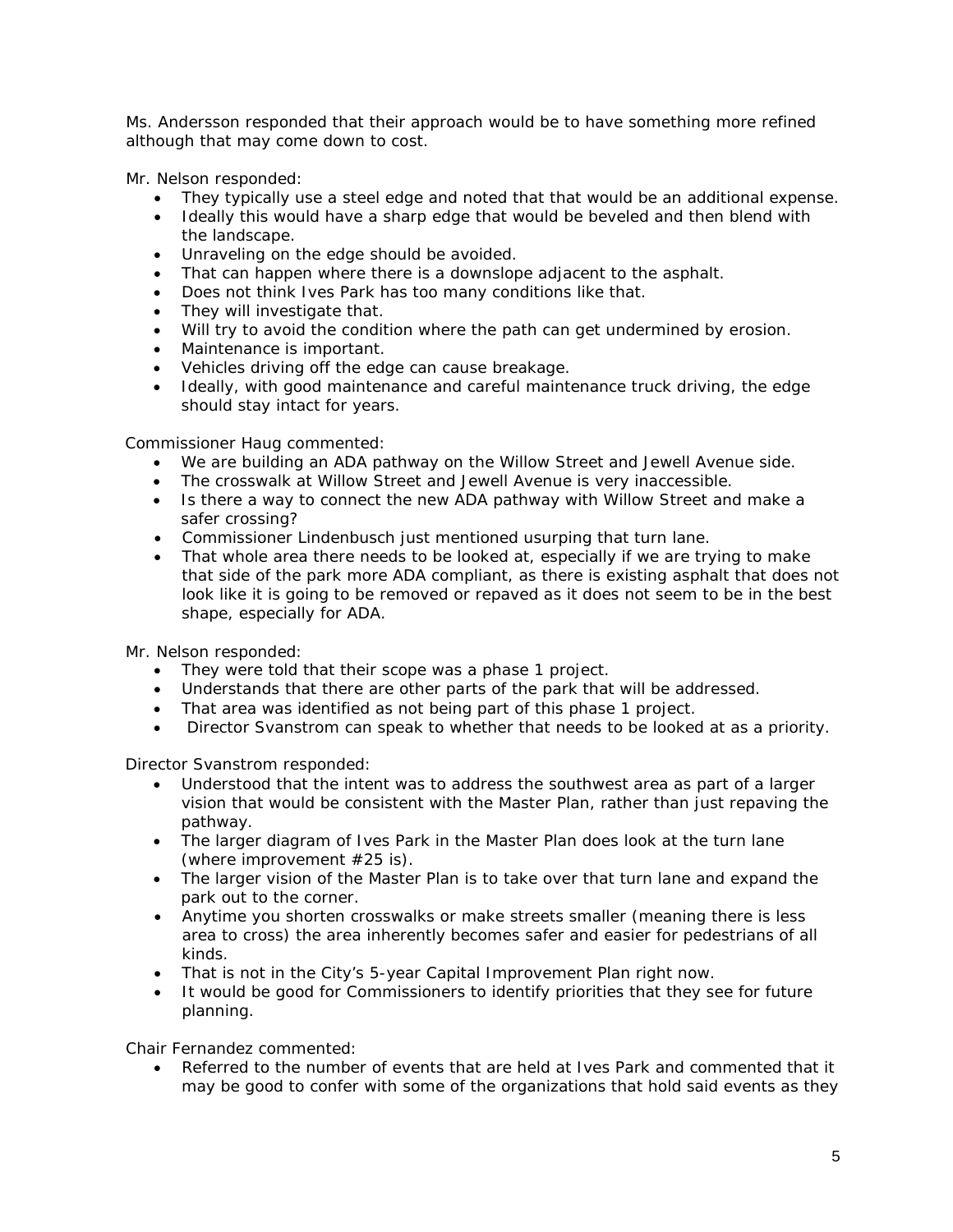might have some useful suggestions in terms of crowd flow and in sectioning off the park in ways that could be integrated.

• Asked if vehicle access into Ives Park by the public is regulated currently.

Director Svanstrom responded:

- People are not supposed to drive into the park.
- There is a vehicle access area at the northwest corner of the Sebastopol Center for the Arts parking lot (near #5 on the plan) that is not blocked off very well.
- Because Public Works needs to access the park with their vehicles, the City has asked RHAA to ensure that a secure gate is added for Public Works to be able to gain access while keeping other vehicles out.
- That will help with the degradation of the asphalt.
- Ensuring that private vehicles are not driving on the same path that a pedestrian or bicycle might me using is best for public safety as well.

Chair Fernandez commented that the entrance from Willow Street (area #15 on the plan) is often used for events and may need to be looked into further. He noted that the area is chained off with signs to discourage vehicular access currently.

Chair Fernandez asked if members of the public wished to speak on this item.

Hearing none, Chair Fernandez brought it back to the Commission and asked Director Svanstrom to identify specific areas she was hoping for feedback from the Commission on.

Director Svanstrom responded:

- The comments the Commission has already made have been helpful.
- Welcomes additional comments from the Commission.
- As each member of the Commission is an avid park user, their comments as a user of the park are appreciated.

Commissioner Haug commented:

- Supports the half-moon approach.
- Ives Park is kind of like a city promenade park and all the entrances could be a little more significant and welcoming.
- In general, Sebastopol needs better park entrances.
- Part of the connection to city streets is the park entrance itself.
- Thinking about the entrances is a very important part of the concept and overall usability of the park.
- Cohesive and visually coherent design elements are important.
- Suggested a half-moon at the entrance on Willow Street as well as High Street.

Vice Chair Fritz commented:

- Not necessarily opposed to the half-moon idea but believes there will be some physical limitations on it as there is a tree and some grade in the area which could make it tricky to get a large element in there.
- Suggested emphasizing or celebrating the entrance to the park (which is also mentioned in the Master Plan) with a trellis or some kind of structure over the pathway.
- The corner of Willow and Jewell is an important item for the City to consider in terms of funding, in some capacity, even if it is just a temporary solution to block of the intersection because it is a horrible intersection to cross and is very hazardous.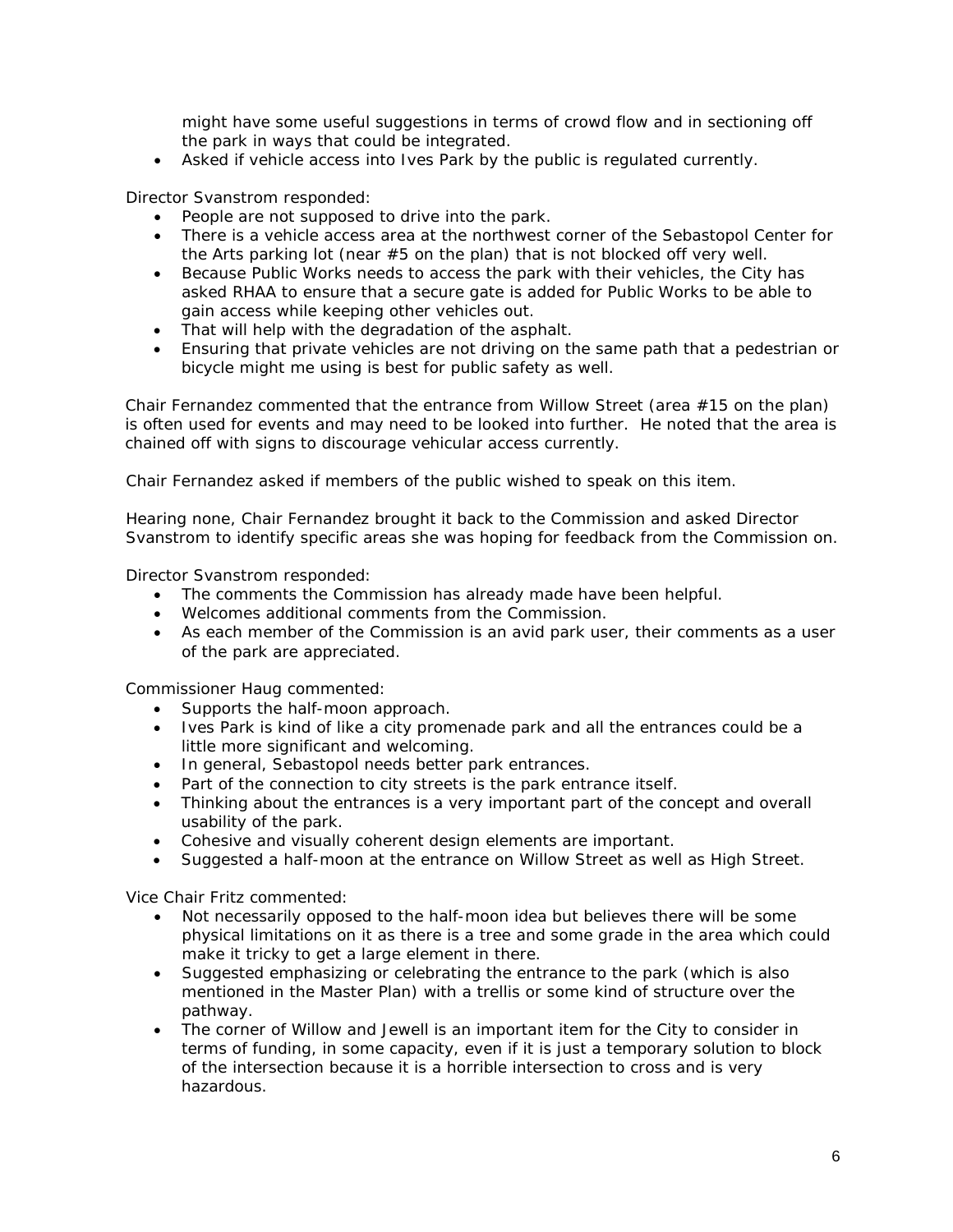• If not fully implementing the vision of this Plan right away, he would support doing an intermediate step that would be cost effective while really improving the safety of the intersection.

Chair Fernandez concurred on that intersection being challenging to cross.

Commissioner Haug referred to area #6 on the Master Plan and asked if the improvements will interfere with access to the restroom(s) that are in the area.

Ms. Andersson responded that they would field verify that in the coming weeks as ensuring that there is adequate access to the restrooms is important.

Commissioner Oetinger commented that the Master Plan has the restrooms in another location (closer to the ball field) eventually.

Mr. Nelson concurred and commented that they are proposed to be placed in area  $#13$ .

Commissioner Oetinger commented:

- People tend to cluster and mill there in lines while waiting for the restroom so being able to accommodate a lot of people is important.
- The semi-circle at the east entrance is not her preferred option.
	- Wants to make sure that the angle is good enough, so people are not cutting across landscaping.
- The City did a fairly recent study on the intersection at Willow and Jewell.
- Recalled the intersection, while seeming scary, did not have bad marks in the study.
	- Recalled that the study provided some costs and options for the intersection which may be worth looking into.
	- Recalled those options being fairly expensive.

Commissioner Lindenbusch commented:

- Attended Analy High School.
- On the last day of school, a tiki-themed island party took place on the traffic island at Willow and Jewell.
- The event grew to be very popular.
- The first year it took place was when he was a freshman at Analy and about 60 people attended.
- By the time he was a senior, hundreds of people attended, and it overflowed from the island.
- Aside from Apple Blossom, that was the most used he's seen it in his experience growing up in Sebastopol.
- It would be great to consider how that can be bridged with some of the opportunities we have in that area.
- Would like to see it fully realized as to what is shown in the Master Plan.
- The Master Plan is a really great plan.
- Should look at opportunities like putting up some bollards and giving that space for people to take their food to go and do some alfresco dining.
- It is important to consider how we can improve and expand some plaza space, especially with social distancing, however noting that it is a promising space even beyond that.
- Doing something low cost in the interim, that is CEQA exempt, could do a lot for our community, and could help generate further interest in Ives Park.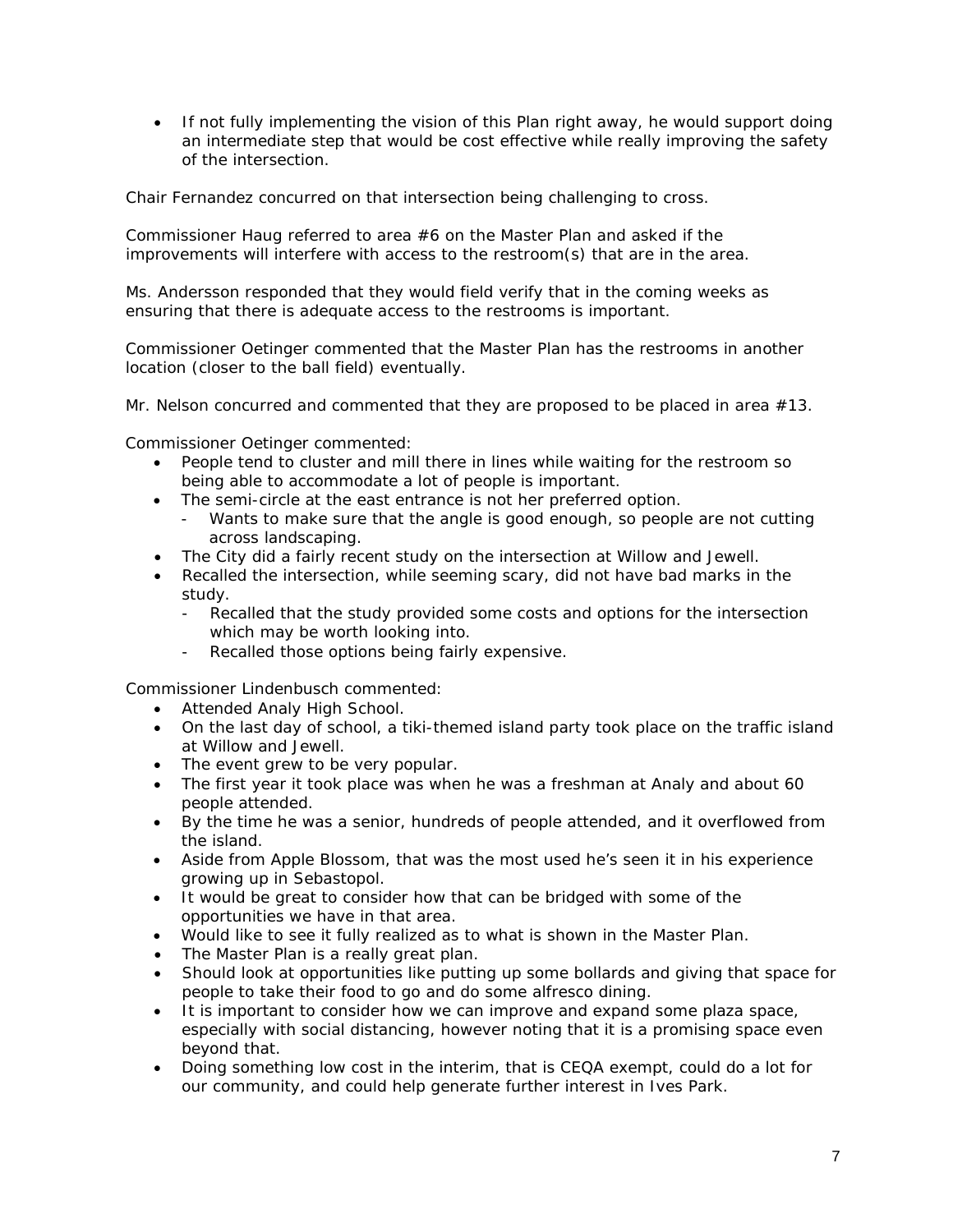- Knows that that is a lot to be thinking about and that it is not necessarily related to the pathways.
- Looking at a CEQA exemption, and potentially securing funding through a public/private parks foundation, could be a great way to galvanize the support of the community and the action of the community to really shepherd this plan forward.
- This Plan cannot be done by just the Commission, consultants, or staff. It is going to take the community to continue to have interest in this project to move it along.
- Grateful for what RHAA and the City have been doing to work on Ives Park.
- Ives Park is a really important jewel to our community, not just for its connectivity to our downtown but also a lot of the sentimental reasons to why people care about this town.
- It would be great to have some immediate term solutions in place for allowing people more space to congregate when this pandemic slows down, and people have more ability to congregate.
- Expressed his thanks to all involved.

Chair Fernandez thanked the consultants for the presentation and for their time.

Ms. Andersson and Mr. Nelson thanked the Commission.

**6. PLANNING DIRECTOR'S REPORT** (Update on Future Agendas, Action of Other Boards and City Council)

Director Svanstrom updated the Commission on the following:

- The Development Impact Fee Study is taking a bit longer than anticipated.
- The City Council held a special meeting on June 23 in place of the regularly scheduled Planning Commission meeting.
- The City Council held two special meetings to talk about police use of force and funding issues. Those meetings occurred on June 23 and June 30.
- A special Public Arts Committee meeting was held on July 6 to discuss a proposal, by a group of young activists, for a 'Black Lives Matter' graphic at the plaza. The project was approved by the City Council.
- Spoke on upcoming items that will be before the City Council in the next couple weeks. Those include an extension of our vacation rental moratorium, development of a Tobacco Retail License Ordinance, and
- Policy revisions to our Vacation Rental Ordinance will be coming to the Commission at a future date.
- The Tobacco Retail License Ordinance, as proposed, will most likely require a revision to our Zoning Ordinance.
- The Davis Townhomes project (18-unit townhome project at the south end of Morris Street and Sebastopol Avenue), that was approved by the Commission some time ago, was sold to a new owner.
	- The new owner is Stephen Wright and the Wright family. They own Wright Construction.
	- A preconstruction meeting was just held on the site and they are about to pull their building permit and start construction on that project.
- A lot has been going on in the city.
- Happy to answer any questions the Commission may have.

Chair Fernandez asked if liaison, Commissioner Lindenbusch had comments on recent Council items as well.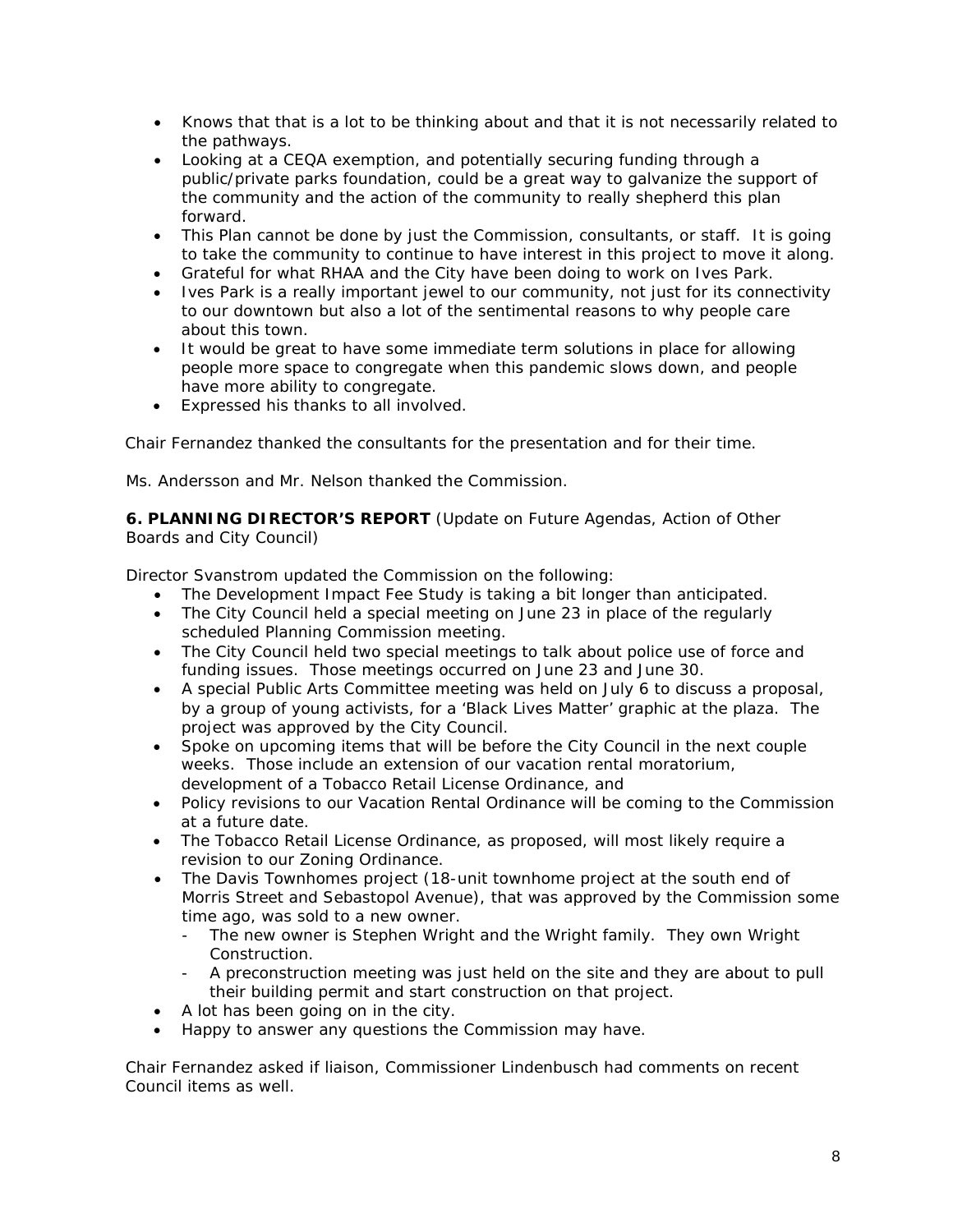Commissioner Lindenbusch commented:

- Sat through approximately 11 hours of Council meetings.
- At one-point Mayor Slayter stated that the issue of police use of force and funding is the most important issue that the city has faced during his tenure, and possible in the tenure of any Council member.
- The community coming together on this issue is highly illustrative of some of the concerns that people have and how it will shape what we are looking at moving forward.
- Part of what came about was really looking at the process of budget formation and how money gets spent.
- People expressed concern over the City spending 46% of its budget on the Police Department which he believed was the highest share of any municipality in Sonoma County.
- The Police Department did not have really concrete data to present when looking at an audit or how money is spent within the department.
- The budget process should be opened up in a way because it currently involves two senior staff members and select members of the Council.
- We do not really talk about the budget as much as we should.
- Going into these meetings, he did not know that most of the budget was not really changing from the past year except for a cost of living increase.
- The various boards, commissions and committees in the City should have a strong, robust, and collaborative process for the budget.
- There is a wide range of very health and diverse opinion in our city which is something we welcome and support.
- Wants to make sure that we have an engaged public, not just an outspoken one.
- Found Director Svanstrom's updates informative and complete.

Chair Fernandez asked for questions from the Commission of Director Svanstrom or Commissioner Lindenbusch.

Commissioner Kelley asked the following about the proposed Tobacco Retail License Ordinance:

- Are tobacco and vaping nicotine two separate things that will be included?
- Asked if it will be coming to the Commission for review before adoption.

Director Svanstrom responded:

- The Tobacco Retail License Ordinance will not be coming before the Commission.
- To the extent that the adopted Tobacco Retail License Ordinance has an impact on allowed uses, that piece would come before the Commission at a future date.
- The regulation of sales of nicotine does not need to come to the Commission.
- This item is expected to go before the Council on August 4.
- All nicotine products are included in this.
- Offered to send a copy of the draft ordinance to Commissioner Kelley.

Commissioner Kelley responded that she would appreciate seeing a copy of the draft ordinance.

Commissioner Haug commented:

- This will be part of the vacation rental discussion; however, she still feels very strongly that ADUs should be built for permanent housing stock, not tourist accommodations.
- We really need to boost our housing inventory for residents.
- Hopes to discuss this further.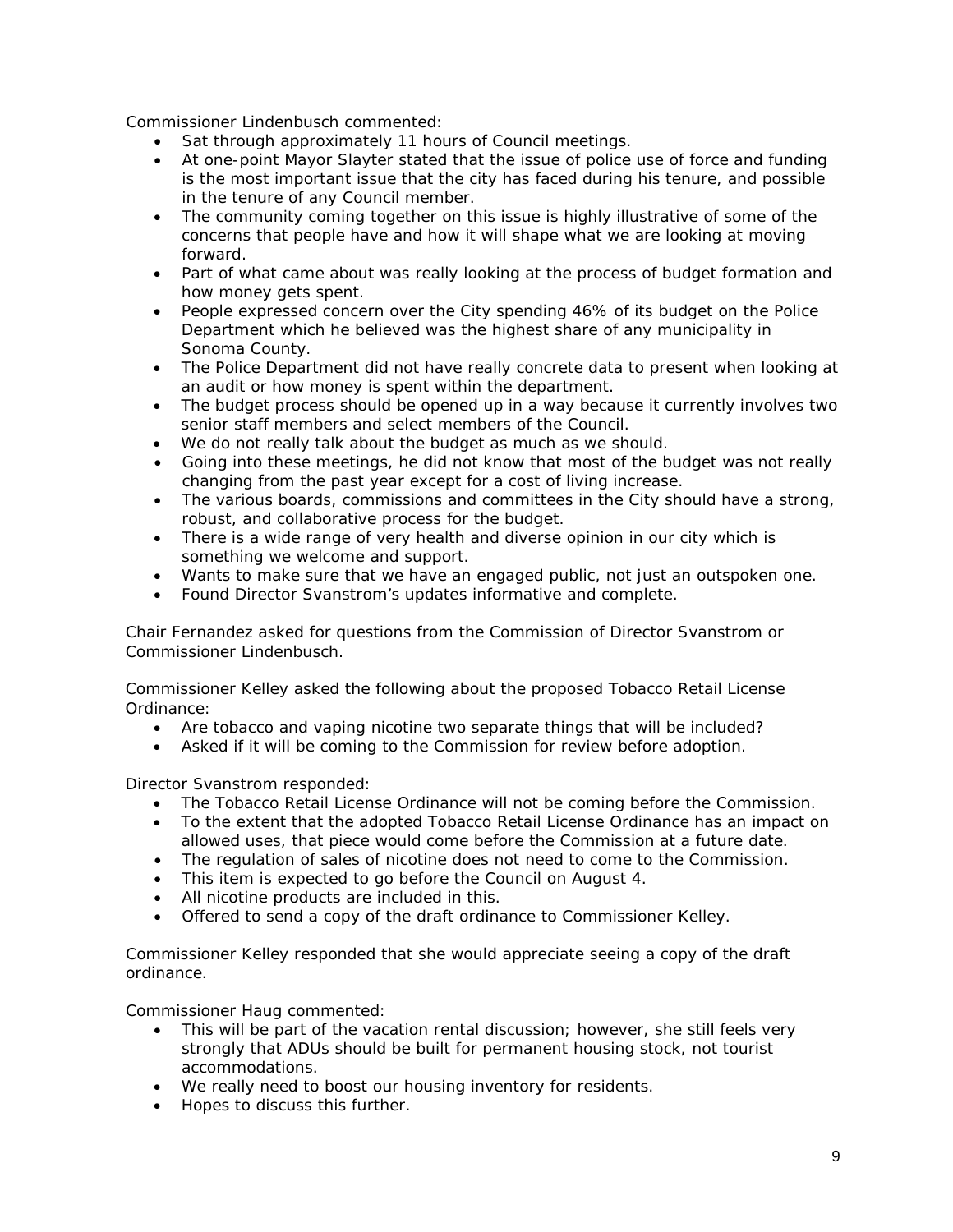- We need more permanent housing.
- We need diversity in housing and lower housing prices.

Director Svanstrom responded that those items will be part of the vacation rental discussion.

Commissioner Haug commented:

- Thanked Director Svanstrom.
- Asked if RHNA numbers are adjusted down when a house or ADU is rented out as a vacation rental because it is no longer providing permanent housing.

Director Svanstrom responded:

- RHNA numbers are not adjusted down because the unit could revert back to being used as a long-term rental for a resident.
- There are a lot of communities that do not regulate vacation rentals anywhere near as tightly as we do.
- We do not allow ADUs to be rented without a Use Permit.
- This body will be deliberating on this item during their discussion on vacation rentals.
- Unless the elements (kitchen, bathroom, and sleeping area, which are what defines a dwelling unit) that make a residence are taken, it doesn't get taken off of the RHNA numbers for being used as a vacation rental for a period of time.
- Asked for data, such as numbers of rental units, to be provided to the Commission when they discuss this matter again.
- Curious about how much housing is being built, and how much is being converted for use as a vacation rental.

Director Svanstrom responded that staff could provide the number of vacation rental units to the Commission via data from Host Compliance.

Commissioner Haug commented:

- Is it possible for the City to be more proactive in creating discussions with developers or different types of housing consortiums?
- Seems like Sebastopol has a lot of areas for urban infill that could be used, not only for our community vitality, but also to broaden our housing base.
- In order to get a diversity of income level and housing it seems we would have to advocate for that because it seems like developers don't naturally want to develop that.
- Suggested outreach to see if more co-housing could be developed in Sebastopol.
- Encouraged creative solutions and outreach to get more housing that can accommodate people from different economic means.

Director Svanstrom responded:

- The Mayor has done a housing sites tour with community members through Sebastopol Walks.
- Spoke on Planning grant opportunities that the City has pursued and the projects they are anticipated to cover.
- The City's Housing Element Update is due to the State in January 2023.
- Intends to look at some sites for potential housing.
- Due to RHNA numbers being somewhat low last time, RHNA numbers for the entire Bay Area increased about 230%.
- RHNA numbers are provided as a target.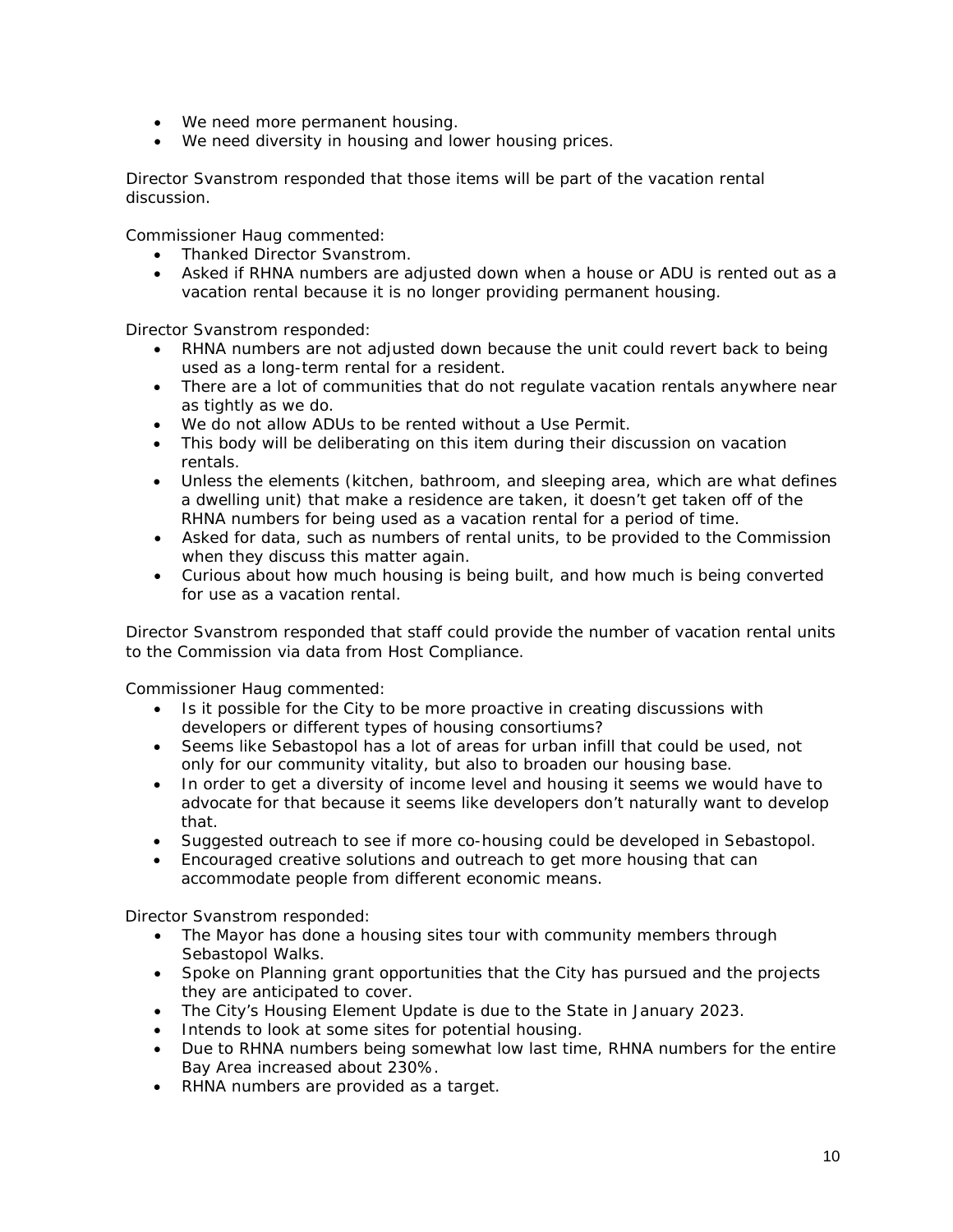- Our Housing Element requires us to provide sites where that housing could be accommodated.
- If we have sites that we have identified as being great for housing, we would like to have conversations with developers and do some outreach to see what may be possible.
- We do not have anything specific in terms of talking to people about co-housing.
- Has had conversations with Burbank Housing, Housing Land Trust, and other nonprofits on a regular basis in terms of things that we could be doing.
- The City has a housing subcommittee, which is a subcommittee of the City Council.
- The housing subcommittee may be able to have a Planning Commission liaison as well.
- The 10-unit Huntley Square development has submitted their formal application.

Associate Planner Montes commented that the Huntley Square developer is in the process of responding to completeness items.

Director Svanstrom commented:

- The 80-unit, 100% affordable project that is proposed for the north side of Bodega Avenue, which is known as Woodmark, has resubmitted and Associate Planner Montes is in the process of reviewing it.
	- The project still has some pretty significant issues with the site that need to be resolved.
	- Staff will be working with the developer on those.
- The approximately 100-unit project on the north side of town, which is known as the City Ventures project, are doing some due diligence work right now.
- There are a few larger projects going on, which may or may not move forward.

Commissioner Haug thanked Director Svanstrom for her responses.

Chair Fernandez commented:

- There should be an item for 'Communications' on the agenda.
- An email was sent out about a group called Co Mission which the City brought it as part of the vitality project.
	- Has been working on that committee.
	- The goal is to promote businesses in reopening in a lot of different fashions and safe ways.
	- They came up with, 'Sip, Shop, Savor, Safe Sebastopol'.
	- There is a list of activities as well as a raffle opportunity.
	- A number of local businesses and organizations are involved.
	- Encouraged people to get the word out about this.
	- Wants to help local businesses as much as we can and in different ways.
	- A survey for businesses has been conducted.
	- A survey for residents will be upcoming.
	- Connectivity for seniors, who may not be tech savvy, has also been a discussion.

Commissioner Kelley referred to the survey to businesses and asked Chair Fernandez about having more diversity amongst business owners.

Chair Fernandez responded:

- At this point we are trying to keep and support the businesses that are here.
- That issue was certainly something that was brought up before the pandemic.
- One of the comments that was made was about diversity in our community.